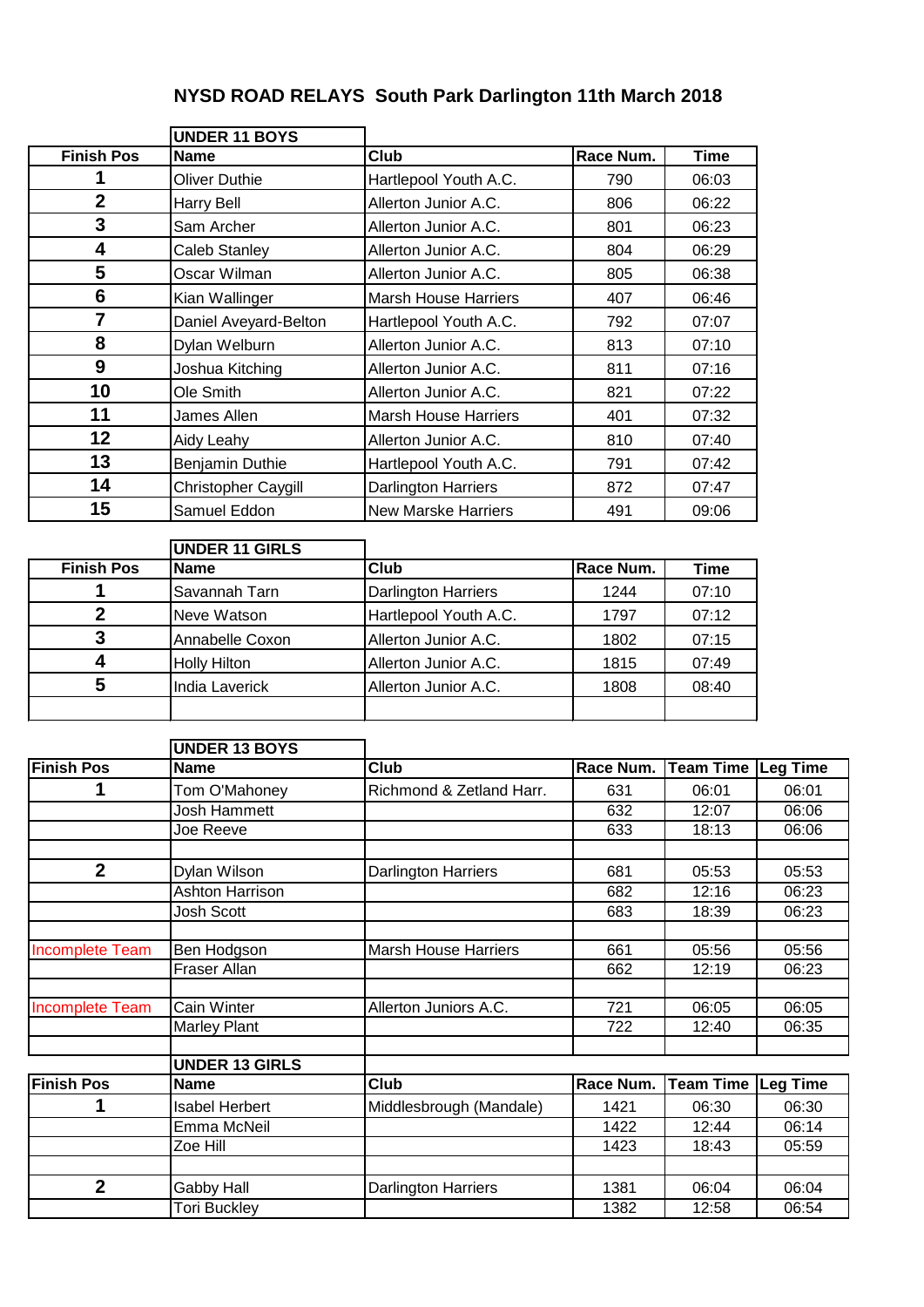|                         | Mia Wetherill                                    |                             | 1383         | 19:27                     | 06:28           |
|-------------------------|--------------------------------------------------|-----------------------------|--------------|---------------------------|-----------------|
|                         |                                                  |                             |              |                           |                 |
| 3                       | Shannon Robinson                                 | Richmond & Zetland Harr.    | 1271         | 06:13                     | 06:13           |
|                         |                                                  |                             | 1272         | 13:13                     | 07:01           |
|                         | <b>Maisy Squires</b><br>Alana Teasdale           |                             | 1273         | 19:53                     | 06:39           |
|                         |                                                  |                             |              |                           |                 |
| $\overline{\mathbf{4}}$ |                                                  | <b>Marsh House Harriers</b> | 1281         | 07:12                     | 07:12           |
|                         | <b>Emily Patterson</b><br><b>Grace Patterson</b> |                             | 1282         | 14:38                     | 07:26           |
|                         | <b>Beth Fisher</b>                               |                             | 1283         | 21:58                     | 07:20           |
|                         |                                                  |                             |              |                           |                 |
|                         | <b>UNDER 15 BOYS</b>                             |                             |              |                           |                 |
| <b>Finish Pos</b>       | <b>Name</b>                                      | Club                        | Race Num.    | Team Time Leg Time        |                 |
| 1                       | Dan Francis                                      | Richmond & Zetland Harr.    | 641          | 05:24                     | 05:24           |
|                         | Charlie Stephenson                               |                             | 642          | 10:46                     | 05:22           |
|                         | Kyle Rabjohn                                     |                             | 643          | 16:16                     | 05:29           |
|                         |                                                  |                             |              |                           |                 |
| $\boldsymbol{2}$        | John Russell                                     | <b>Darlington Harriers</b>  | 691          | 05:30                     | 05:30           |
|                         | <b>Liam Brittle</b>                              |                             | 692          | 11:01                     | 05:31           |
|                         | Adam Russell                                     |                             | 693          | 16:23                     | 05:22           |
|                         |                                                  |                             |              |                           |                 |
| 3                       | Nathan Nicholson                                 | <b>Marsh House Harriers</b> | 671          | 06:14                     | 06:14           |
|                         | <b>Alan Edwards</b>                              |                             | 672          | 12:58                     | 06:44           |
|                         | Lewis Reed                                       |                             | 673          | 19:21                     | 06:24           |
|                         |                                                  |                             |              |                           |                 |
|                         | <b>UNDER 15 GIRLS</b>                            |                             |              |                           |                 |
| <b>Finish Pos</b>       | <b>Name</b>                                      | Club                        | Race Num.    | <b>Team Time</b>          | <b>Leg Time</b> |
| 1                       | <b>Harriett Rogers</b>                           | <b>Darlington Harriers</b>  | 1391         | 06:13                     | 06:13           |
|                         | Peta Collins                                     |                             | 1392         | 12:41                     | 06:29           |
|                         | <b>Jess Hall</b>                                 |                             | 1393         | 19:01                     | 06:19           |
|                         |                                                  |                             |              |                           |                 |
|                         | <b>SENIOR LADIES</b>                             |                             |              |                           |                 |
|                         |                                                  |                             |              |                           |                 |
| <b>Finish Pos</b>       | <b>Name</b>                                      | <b>Club</b>                 |              |                           |                 |
|                         |                                                  |                             | Race Num.    | <b>Team Time Leg Time</b> |                 |
| 1                       | <b>Catherine Roberts</b>                         | <b>Darlington Harriers</b>  | 1641         | 11:55                     | 11:55           |
|                         | <b>Bernadette Caygill</b>                        |                             | 1642         | 24:14                     | 12:19           |
|                         | Emma Hart                                        |                             | 1643         | 37:07                     | 12:53           |
|                         |                                                  |                             |              |                           |                 |
| $\mathbf{2}$            | Jo Adams                                         | Richmond & Zetland Harr.    | 1531         | 11:53                     | 11:53           |
|                         | Donna Riddler<br>Rosie Adams                     |                             | 1532<br>1533 | 24:59<br>38:24            | 13:06<br>13:25  |
|                         |                                                  |                             |              |                           |                 |
|                         |                                                  |                             |              |                           |                 |
| 3                       | Jade Hutchinson                                  | <b>Darlington Harriers</b>  | 1661         | 13:12                     | 13:12           |
|                         | <b>Sue Phillips</b>                              |                             | 1662<br>1663 | 27:12<br>40:47            | 14:00           |
|                         | Megan Noble                                      |                             |              |                           | 13:35           |
| 4                       | Val Clarke                                       |                             | 1671         | 13:56                     | 13:56           |
|                         | <b>Sharon Carbert</b>                            | Darlington Harriers         | 1672         | 29:07                     | 15:11           |
|                         | Linda Noble                                      |                             | 1673         | 42:49                     | 13:43           |
|                         |                                                  |                             |              |                           |                 |
| 5                       | <b>Chloe Dalton</b>                              | Richmond & Zetland Harr.    | 1541         | 13:52                     | 13:52           |
|                         | Laura Kirkham                                    |                             | 1542         | 28:32                     | 14:41           |
|                         | Stephanie Stephenson                             |                             | 1543         | 42:50                     | 14:18           |
|                         |                                                  |                             |              |                           |                 |
| $6\phantom{1}6$         |                                                  | <b>Marsh House Harriers</b> | 1341         | 15:02                     | 15:02           |
|                         | Alice Knight                                     |                             | 1342         | 32:10                     | 17:08           |
|                         | Rebecca Moonry<br>Laura Edwards                  |                             | 1343         | 46:58                     | 14:48           |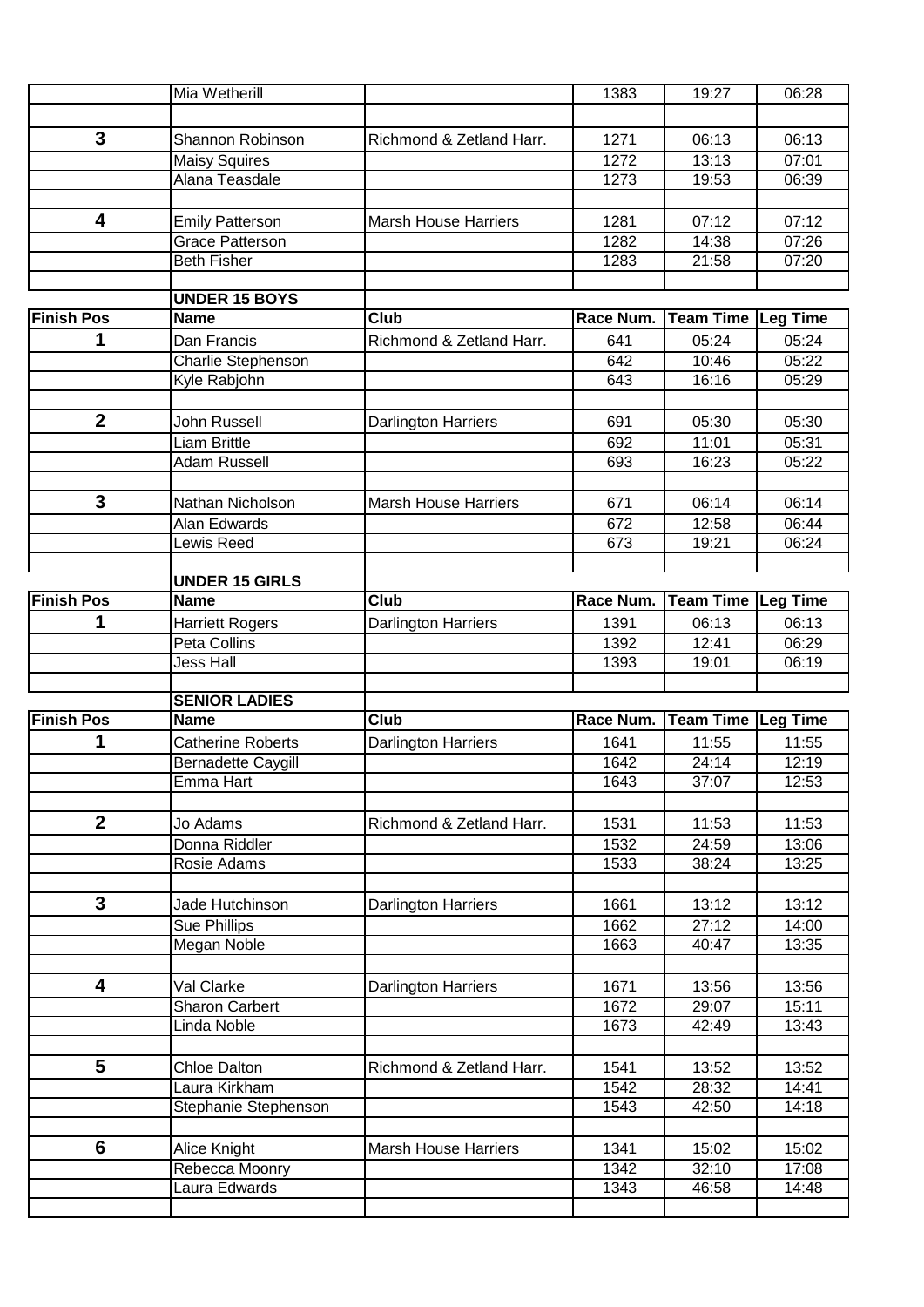| $\overline{7}$         | Pauline Whittaker           | Richmond & Zetland Harr.     | 1611       | 14:47                | 14:47           |
|------------------------|-----------------------------|------------------------------|------------|----------------------|-----------------|
|                        | Nicki Buckett               |                              | 1612       | 32:07                | 17:20           |
|                        | <b>Diane Adkins</b>         |                              | 1613       | 49:31                | 17:24           |
|                        |                             |                              |            |                      |                 |
| 8                      | Janet Stainsby              | Middlesbrough & Cleveland    | 1521       | 14:53                | 14:53           |
|                        | <b>Christine Richardson</b> |                              | 1522       | 34:47                | 19:54           |
|                        | Joanna Casson               |                              | 1523       | 49:54                | 15:07           |
|                        |                             |                              |            |                      |                 |
| 9                      | Angela Sutherton            | Aycliffe Running Club        | 1431       | 15:36                | 15:36           |
|                        | <b>Heather Fenwick</b>      |                              | 1432       | 32:48                | 17:12           |
|                        | Kathleen Tonge              |                              | 1433       | 50:22                | 17:34           |
|                        |                             |                              |            |                      |                 |
| 10                     | Fiona Wilson                | Richmond & Zetland Harr.     | 1621       | 15:45                | 15:45           |
|                        | Michelle Sprent             |                              | 1622       | 32:25                | 16:41           |
|                        | Jane Bond                   |                              | 1623       | 50:30                | 18:05           |
|                        |                             |                              |            |                      |                 |
| 11                     | Louise Trainor              | <b>Quakers Running Club</b>  | 1691       | 14:24                | 14:24           |
|                        | Lisa Reeve                  |                              | 1692       | 33:05                | 18:42           |
|                        | <b>Tracey Plaskitt</b>      |                              | 1693       | 51:39                | 18:34           |
|                        |                             |                              |            |                      |                 |
| 12                     | <b>Helen Martin</b>         | <b>Darlington Harriers</b>   | 1681       | 17:16                | 17:16           |
|                        | Jen Harrison                |                              | 1682       | 35:49                | 18:32           |
|                        | Caroline Gibson             |                              | 1683       | 55:24                | 19:35           |
|                        |                             |                              |            |                      |                 |
| <b>Incomplete Team</b> | Lundsey Brown               | Aycliffe Running Club        | 1441       | 17:27                | 17:27           |
|                        | Jane Burnside               |                              | 1442       | 36:53                | 19:26           |
|                        | <b>SENIOR MEN</b>           |                              |            |                      |                 |
|                        |                             |                              |            |                      |                 |
|                        |                             |                              |            |                      |                 |
| <b>Finish Pos</b>      | <b>Name</b>                 | <b>Club</b>                  | Race Num.  | <b>Team Time</b>     | <b>Leg Time</b> |
| 1                      | <b>Reece Dalton</b>         | Richmond & Zetland Harr.     | 295        | 00:10:34             | 10:34           |
|                        | Jake Stephenson             |                              | 296        | 00:21:26             | 10:52           |
|                        | Ken Harker                  |                              | 297        | 00:33:23             | 11:57           |
|                        | Lewis Moore                 |                              | 298        | 00:45:50             | 12:27           |
|                        |                             |                              |            |                      |                 |
| $\mathbf{2}$           | Wes Tarn                    | <b>Darlington Harriers</b>   | 705        | 00:11:19             | 11:19           |
|                        | Colin Taylor                |                              | 706        | 00:22:46             | 11:28           |
|                        | Michael Cooper              |                              | 707<br>708 | 00:35:20             | 12:34           |
|                        | Tom Leighton                |                              |            | 00:47:55             | 12:34           |
| $\mathbf{3}$           | <b>Trevor Baker</b>         |                              | 445        |                      |                 |
|                        | Gordon Braird               | Middlesbrough & Cleveland    | 446        | 00:13:45<br>00:26:18 | 13:45           |
|                        | Keith Bindoff               |                              | 447        | 00:39:19             | 12:32<br>13:01  |
|                        | Craig Allen                 |                              | 448        | 00:51:45             | 12:26           |
|                        |                             |                              |            |                      |                 |
| 4                      | <b>Richard Campbell</b>     | <b>Aycliffe Running Club</b> | 95         | 00:12:27             | 12:27           |
|                        | <b>Richard Holland</b>      |                              | 96         | 00:25:52             | 13:26           |
|                        | <b>Trevor Needham</b>       |                              | 97         | 00:40:20             | 14:28           |
|                        | Dez Fielden                 |                              | 98         | 00:52:53             | 12:32           |
|                        |                             |                              |            |                      |                 |
| 5                      | Paul Roberts                | <b>Quakers Running Club</b>  | 395        | 00:14:04             | 14:04           |
|                        | Ty Hankinson                |                              | 396        | 00:29:15             | 15:11           |
|                        | Rob Dent                    |                              | 397        | 00:42:07             | 12:52           |
|                        | <b>Marc Ellis</b>           |                              | 398        | 00:54:10             | 12:03           |
|                        |                             |                              |            |                      |                 |
| $6\phantom{1}$         | Andy Harrison               | Darlington Harriers          | 715        | 00:12:51             | 12:51           |